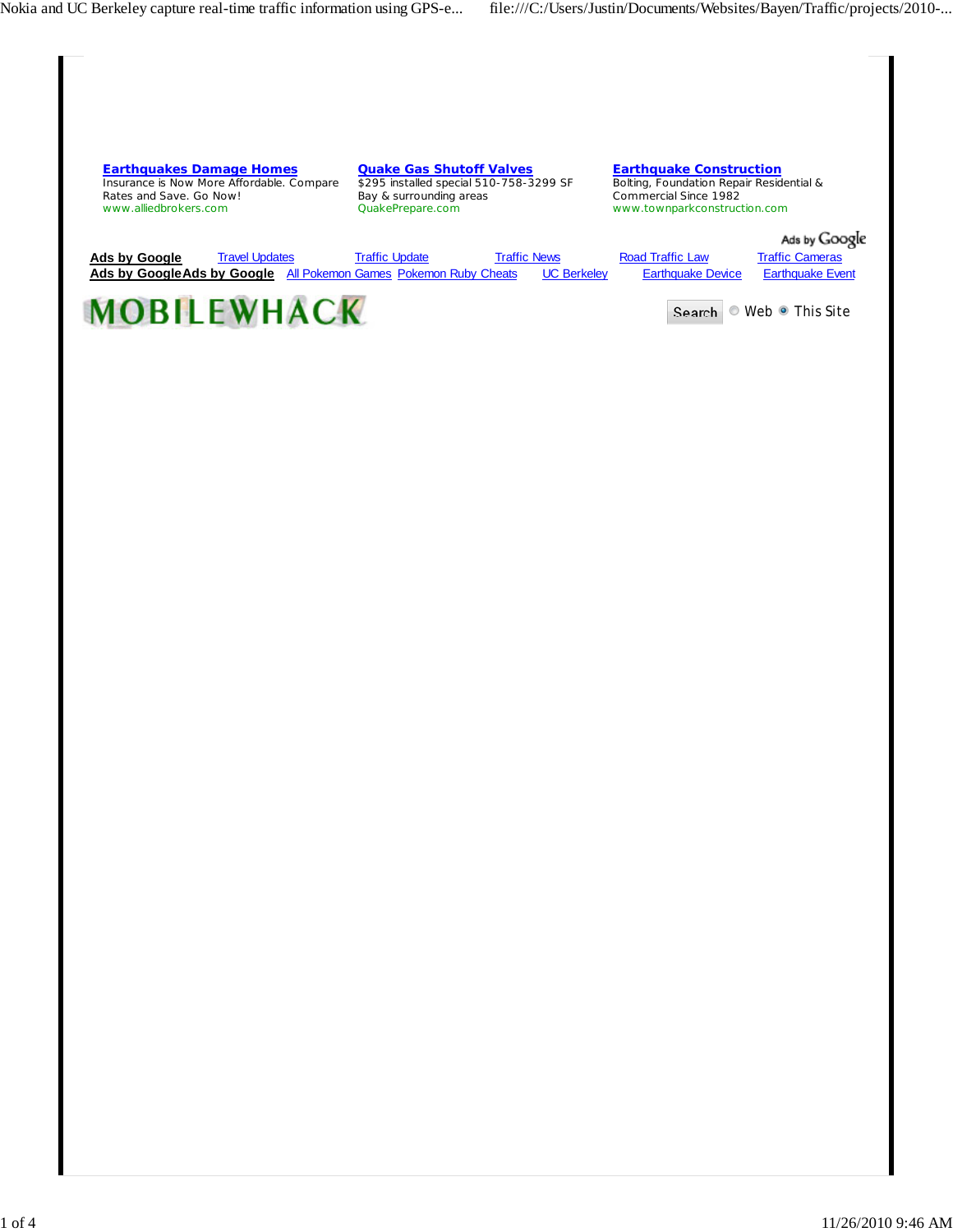**SPONSORS** « Today On Mobilewhack.com Feb 8th, 2008 | Main | Nokia to launch new devices at Mobile World Congress? » Product | Description | Best Deals ¢ **Best deal at AccessoryGeeks.com Nokia Stereo Headset HDS-3 For Nokia 7210 Phone**

Ads by Google

**Unlocked Cell Phones** Low Prices on Unlocked Cell Phones Shop, Research, and Compare Here! Become.com/UnlockedCellPhones

#### **Mobile Phones**

Cells with the Bells & Whistles. Deals on Mobile Phones! Shopzilla.com/CellPhones

**No Contract Cellular Plan**

No Long-Term Commitment. Low Rates. Free Brand Name Phone. Signup now! www.ConsumerCellular.com

**Free Cell Phones**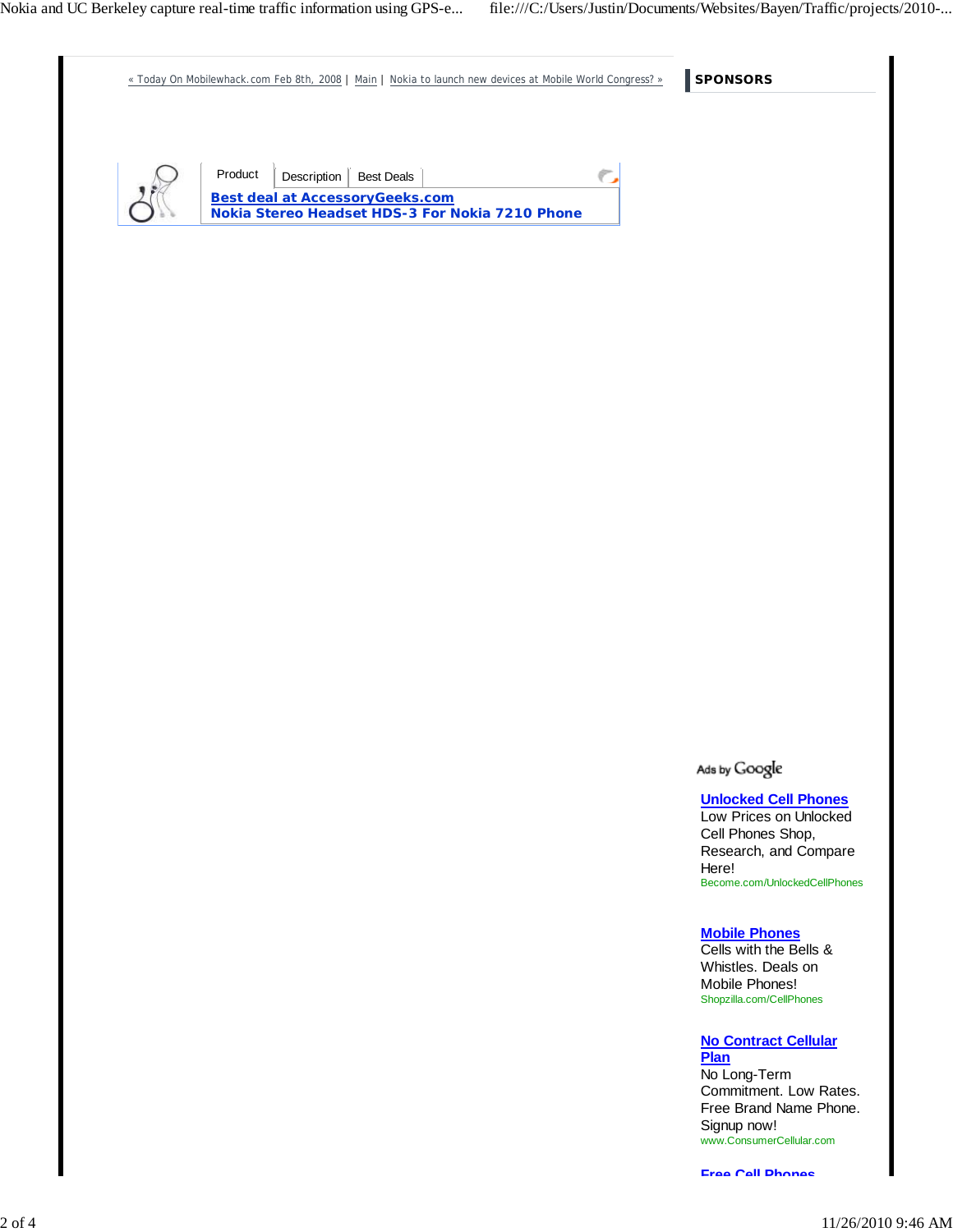# Nokia and UC Berkeley capture real-time traffic information using GPS-enabled mobile devices



About 100 cars equipped with the Nokia 95 and driven by University of California students traveled a 10-mile highway stretch near San Fransisco to demonstrate how real-time traffic stats can be obtained using GPS-enabled cell phones. Conducted by Nokia in association with UC Berkley Research Facility, this experiment was carried out using a special software developed by Nokia to aggregate individual GPS feeds and combine it to create a real-time traffic picture. All data sent was completely anonymous and encrypted, keeping privacy concerns at bay. The special software on the N95s used during the test sent periodical speed and location readings based on the integrated GPS system.

With congestion causing 4.2 billion hours of travel in USA alone, Nokia believes that this very well could be the answer, with only 5% of drivers needing to contribute for the system to work on any given highway. The driver can also opt to turn off their GPS feed if unwilling to share position data from their device. Given the steady increase of cell phones with integrated GPS, this innovative idea cannot entirely be ruled out and could pave the way for a better traveling experience.

#### **Cell Phone Repair** Liquid Damage, Broken LCD Professional Repair, Fast. www.Gammoth.com

#### **No Contract Cellular Plan**

No Long-Term Commitment. Low Rates. Free Brand Name Phone. Signup now! www.ConsumerCellular.com

### **BlackBerry® Smartphone**

Whatever You Need, There's a BlackBerry for You. Get Yours Now. CNET.com/BlackBerry

## **MobileMapper CX GPS**

Auth. Magellan Dealer. Lowest Price Guarantee on MobileMapper CX GPS! www.TigerGPS.com/MobileMapperCX

Ads by Google

## **CATEGORIES**

#### Auto

- Camcorders
- Cell Phones
	- ASUS
	- Alltel
	- Apple
	- o Casio
	- $\circ$  Cingular
	- Fujitsu
	- $\circ$  HP
- HTC
- o Helio
- LG
- Meizu
- Microsoft
- Motorola
- NTT DoCoMo
- Nokia
- o Other Brands
- Palm
- Palm Treo
- o Pantech
- Research In Motion
- o Samsung
- o Sanyo
- o Sharp
- o Sony
- o Sony Ericsson
- o Sprint
- T-Mobile
- Toshiba
- Verizon
- i-mate
- Crazy Mobile
- Desktop PCs
- · Digital Cameras
	- o Canon
	- Nikon
	- o Olympus
	- o Sony
- GPS
- Headphones
- Laptops
- MP3 Players
- Mobile News
- Off The Topic
- Portable Devices
	- o Projectors
	- Ultra Mobile PCs